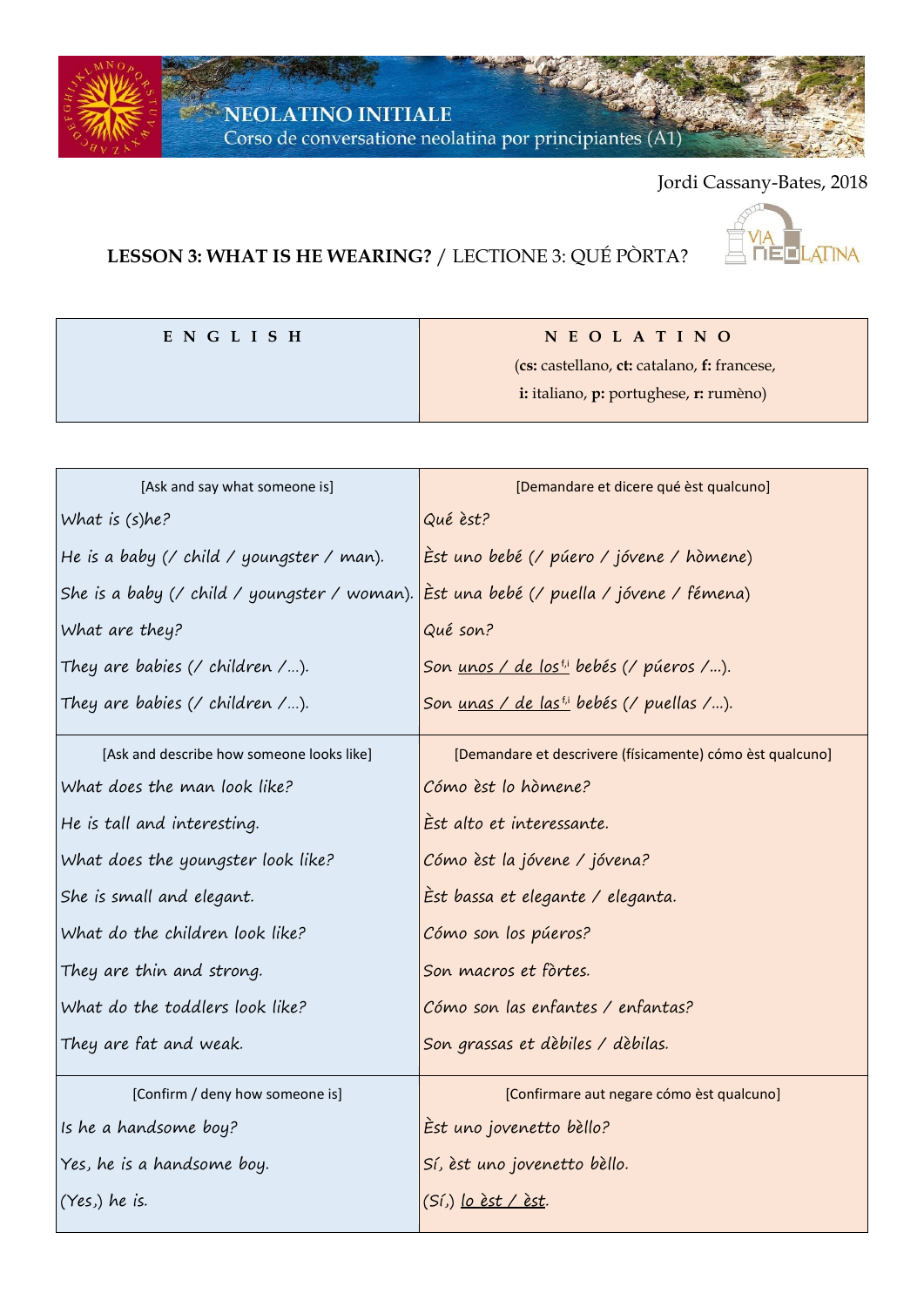| Is she an ugly girl?                                                              | Èst una jovenetta feda?                             |  |  |
|-----------------------------------------------------------------------------------|-----------------------------------------------------|--|--|
| No, she is not an ugly girl.                                                      | Non, non èst una jovenetta feda.                    |  |  |
| (No,) she is not.                                                                 | (Non.) non <u>lo èst / èst</u> .                    |  |  |
| [Ask and say what someone is wearing]                                             | [Demandare et dicere qué pòrta qualcuno]            |  |  |
| What is (s)he wearing?                                                            | Qué pòrta?                                          |  |  |
| (S)he is wearing a watch, a shirt, pants and sandals.                             | Pòrta horològgîo, camisîa, pantalones et sandalias. |  |  |
| [Confirm / deny what someone is wearing]                                          | [Confirmare aut negare qué pòrta qualcuno]          |  |  |
| Is (s)he wearing a cap?                                                           | Pòrta berretto?                                     |  |  |
| Yes, (s)he is wearing a cap.                                                      | Sí, pòrta berretto.                                 |  |  |
| (Yes.) (s)he is wearing one.                                                      | (Sí,) ne pòrta / pòrta.                             |  |  |
| Is (s)he wearing a jacket?                                                        | Pòrta jachetta?                                     |  |  |
| No, (s)he is not wearing a jacket.                                                | Non, non pòrta jachetta.                            |  |  |
| (No.) (s)he is not wearing one.                                                   | (Non,) non ne pòrta / pòrta.                        |  |  |
|                                                                                   |                                                     |  |  |
| [Describe the colour]                                                             | [Descrivere lo colore]                              |  |  |
| (S)he is wearing a white and green dress / suit. Pòrta uno veste blanco et verde. |                                                     |  |  |
| (S)he is wearing a black and green blouse.                                        | Pòrta una blusa negra et verde / verda.             |  |  |
| The gloves are red and green.                                                     | Los guantes / guantos son rossos et verdes.         |  |  |
| The boots are blue and green.                                                     | Las bottas son blavas et verdes / verdas.           |  |  |
| [Ask for someone (other)'s identity]                                              | [Demandare la identitate de qualcuno (altro)]       |  |  |
| Who is $(s)$ he?                                                                  | Qui èst?                                            |  |  |
| [Identify a (close) relative]                                                     | [Identificare uno familiare (pròximo)]              |  |  |
| He is my son (/ brother / father).                                                | $\dot{E}$ st (lo) mèo fillîo (/ fratre / patre).    |  |  |
| She is my daughter $\ell$ sister $\ell$ mother).                                  | Èst (la) mèa fillîa (/ sorore / matre).             |  |  |
| They are my sons (/ brothers / fathers).                                          | Són (los) mèos fillîos (/ fratres / patres).        |  |  |